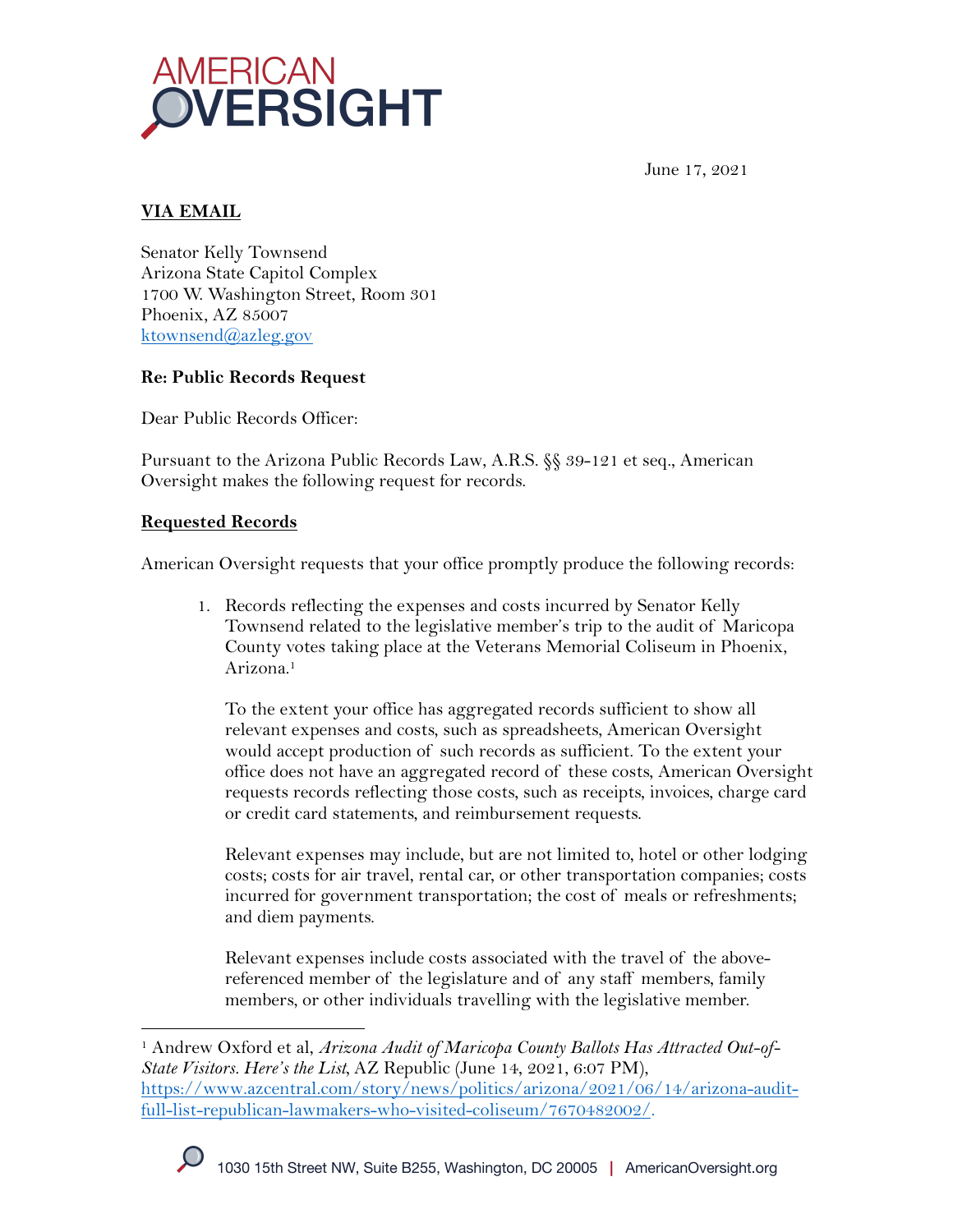2. All email communications (including emails, email attachments, complete email chains, calendar invitations, and calendar invitation attachments) sent by Senator Kelly Townsend or anyone communicating on their behalf such as a Chief of Staff, scheduler, or assistant, regarding the legislative member's trip to the audit of Maricopa County votes taking place at the Veterans Memorial Coliseum in Phoenix, Arizona.<sup>2</sup>

In an effort to accommodate your office and reduce the number of potentially responsive records to be processed and produced, American Oversight has limited its request to emails sent by the above-referenced member of the legislature and their staff. To be clear, however, American Oversight still requests that complete email chains be produced, displaying both sent and received messages. This means, for example, that both the legislative member's response to an email about the trip and the initial received message are responsive to this request and should be produced.

- 3. Any handouts, agendas, summaries, or notes created by or provided to Senator Townsend as part of their trip to the audit of Maricopa County votes taking place at the Veterans Memorial Coliseum in Phoenix, Arizona.<sup>3</sup> Responsive records would include, but not be limited to, electronic or hardcopy documents provided to the legislative member during their tour of audit facilities, and formal or informal descriptions or analyses of the Maricopa County election audit created by the legislative member or any member of their staff.
- 4. All email communications (including emails, email attachments, complete email chains, and calendar invitations) between (a) Senator Townsend or anyone communicating on their behalf such as a Chief of Staff, scheduler, or assistant and (b) Christiana Bobb, or anyone communicating on behalf of One American News Network (OANN), including from an email address ending in @oann.com.

Please note that American Oversight does not seek, and that this request specifically excludes, the initial mailing of news clips or other massdistribution emails. However, subsequent communications forwarding such emails are responsive to this request. In other words, for example, if the legislative member received a mass-distribution news clip email from OANN that initial email would not be responsive to this request. However, if the legislative member forwarded that email to another individual with their own commentary, that subsequent message would be responsive to this request and should be produced.

<sup>&</sup>lt;sup>2</sup> For further identifying information, please see *id.*<br><sup>3</sup> Andrew Oxford et al, *Arizona Audit of Maricopa County Ballots Has Attracted Out-of-State Visitors. Here's the List,* AZ Republic (June 14, 2021, 6:07 PM), https://www.azcentral.com/story/news/politics/arizona/2021/06/14/arizona-auditfull-list-republican-lawmakers-who-visited-coliseum/7670482002/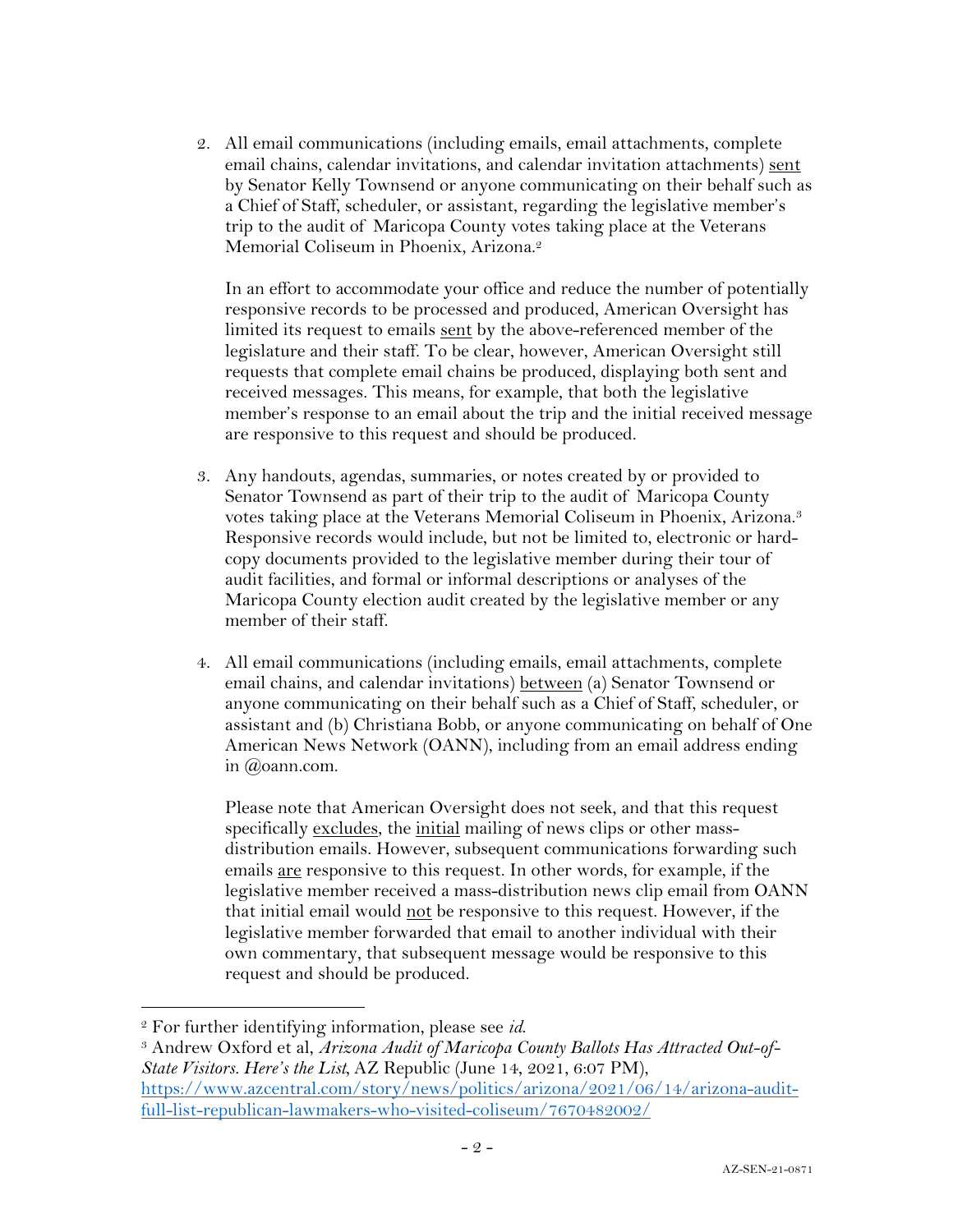For all parts of this request, please provide all responsive records from May 1, 2021 through June 14, 2021.

#### **Statement of Noncommercial Purpose**

This request is made for noncommercial purposes. American Oversight seeks records regarding visits by Arizona lawmakers to the site of the Maricopa County audit. Records with the potential to shed light on this matter would contribute significantly to public understanding of operations of the government, including the costs of these trips.

Because American Oversight is a  $501(c)(3)$  nonprofit, this request is not in American Oversight's financial interest and is not made for a commercial purpose. American Oversight's mission is to promote transparency in government, to educate the public about government activities, and to ensure the accountability of government officials. American Oversight uses the information gathered, and its analysis of it, to educate the public through reports, press releases, or other media. American Oversight also makes materials it gathers available on its public website and promotes their availability on social media platforms, such as Facebook and Twitter.<sup>4</sup>

Because this request is made for noncommercial purposes, American Oversight requests that any fees charged in connection with processing this request be limited to copying and postage charges, if applicable.<sup>5</sup> Please notify American Oversight of any anticipated fees or costs in excess of \$100 prior to incurring such costs or fees.

## **Guidance Regarding the Search & Processing of Requested Records**

In connection with its request for records, American Oversight provides the following guidance regarding the scope of the records sought and the search and processing of records:

- Please search all locations and systems likely to have responsive records, regardless of format, medium, or physical characteristics.
- Our request for records includes any attachments to those records or other materials enclosed with those records when they were previously transmitted. To the extent that an email is responsive to our request, our request includes all

https://www.facebook.com/weareoversight/ (last visited June 14, 2021); American Oversight (@weareoversight), Twitter, https://twitter.com/weareoversight (last visited June 14, 2021).

<sup>4</sup> American Oversight currently has approximately 15,700 page likes on Facebook and 106,200 followers on Twitter. American Oversight, Facebook,

<sup>5</sup> A.R.S. § 39-121.01(D)(1); *see also Hanania v. City of Tucson*,128 Ariz. 135, 624 P.2d 332 (Ct. App. 1980). Furthermore, because this request is for noncommercial purposes, additional fees provided for under A.R.S. § 39-121.03(A) are not applicable and should not be assessed.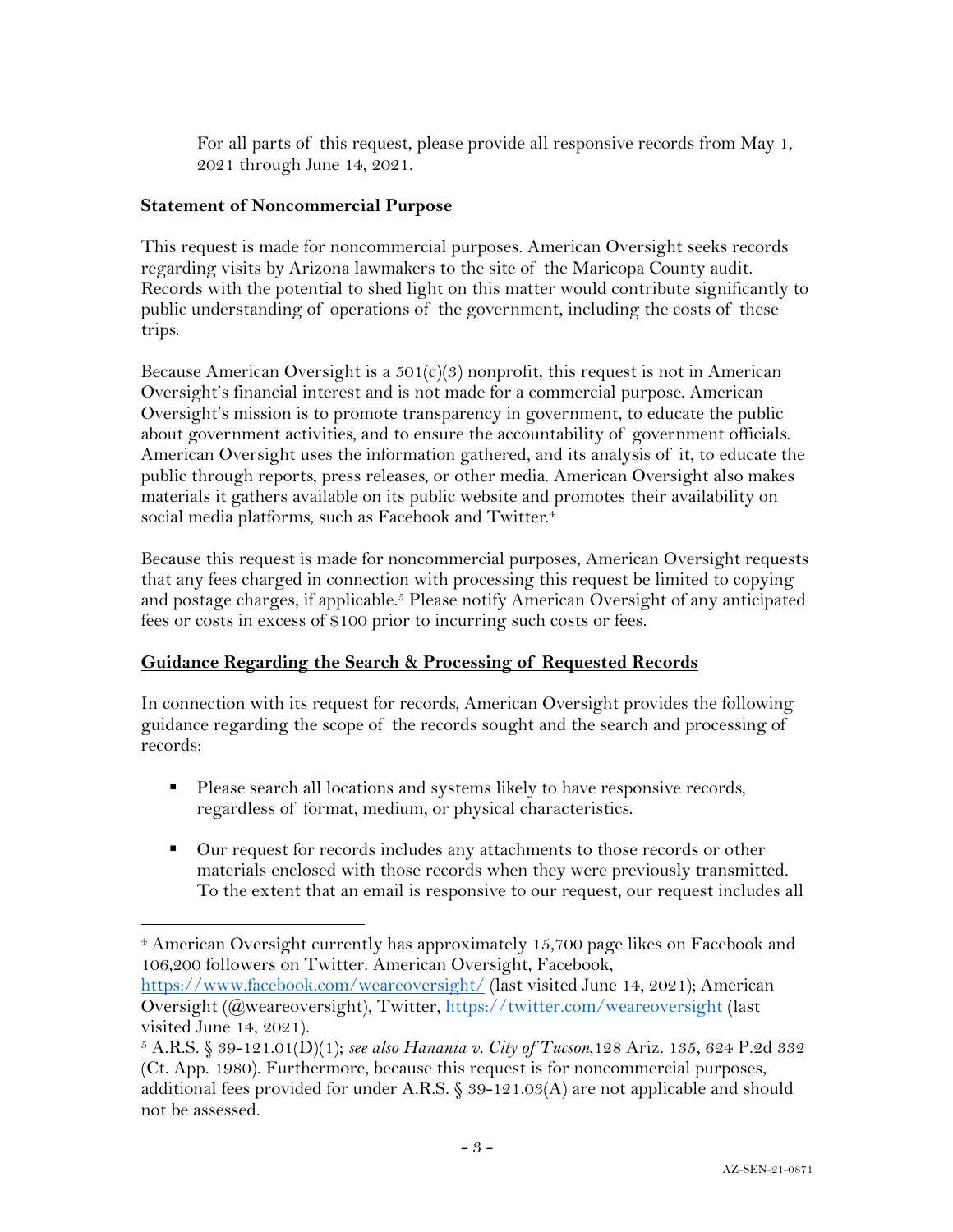prior messages sent or received in that email chain, as well as any attachments to the email.

- Please search all relevant records or systems containing records regarding agency business. Do not exclude records regarding agency business contained in files, email accounts, or devices in the personal custody of your officials, such as personal email accounts or text messages.
- If any records are withheld in full or in part, pursuant to A.R.S. § 39- $121.01(D)(2)$ , please provide an index of records or categories of records that have been withheld and the reasons the records or categories of records have been withheld.
- In the event some portions of the requested records are properly exempt from disclosure, please disclose any reasonably segregable non-exempt portions of the requested records. If a request is denied in whole, please state specifically why it is not reasonable to segregate portions of the record for release.
- Please take appropriate steps to ensure that records responsive to this request are not deleted by the agency before the completion of processing for this request. If records potentially responsive to this request are likely to be located on systems where they are subject to potential deletion, including on a scheduled basis, please take steps to prevent that deletion, including, as appropriate, by instituting a litigation hold on those records.

## **Conclusion**

If you have any questions regarding how to construe this request for records or believe that further discussions regarding search and processing would facilitate a more efficient production of records of interest to American Oversight, please do not hesitate to contact American Oversight to discuss this request. American Oversight welcomes an opportunity to discuss its request with you before you undertake your search or incur search or duplication costs. By working together at the outset, American Oversight and your agency can decrease the likelihood of costly and time-consuming litigation in the future.

Where possible, please provide responsive material in an electronic format by email. Alternatively, please provide responsive material in native format or in PDF format on a USB drive. Please send any responsive material being sent by mail to American Oversight, 1030 15th Street NW, Suite B255, Washington, DC 20005. If it will accelerate release of responsive records to American Oversight, please also provide responsive material on a rolling basis.

We share a common mission to promote transparency in government. American Oversight looks forward to working with your agency on this request. If you do not